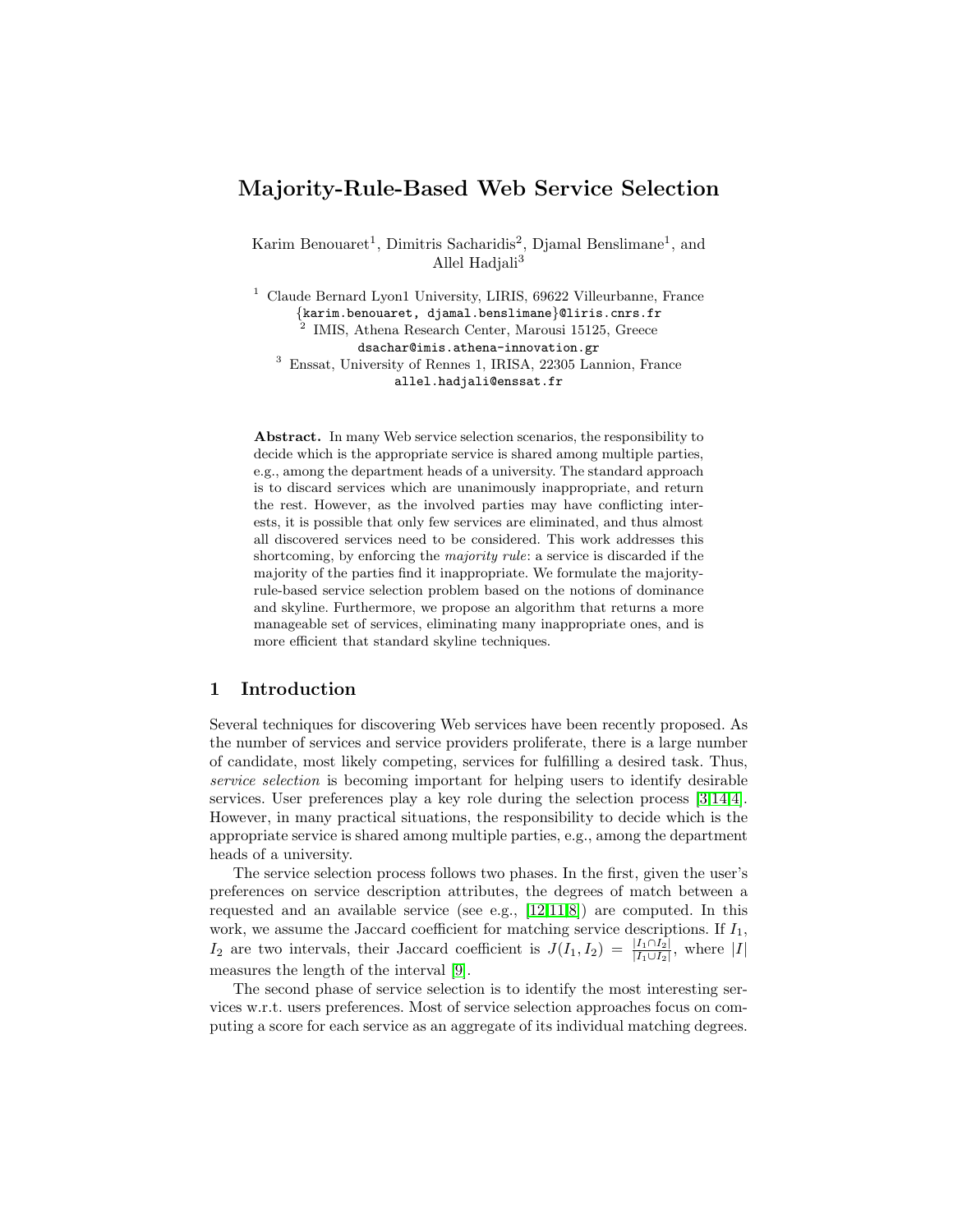Various approaches for aggregating the matching degrees exist. A common direction is to assign weights over different preference attributes; e.g., [\[10\]](#page-6-7). However, when multiple users are involved, it would be difficult to make tradeoffs between different weights. The natural option is to use the skyline operator [\[5](#page-6-8)[,7,](#page-6-9)[13\]](#page-6-10) to determine an objectively good set of services [\[15,](#page-6-11)[1,](#page-6-12)[16,](#page-6-13)[2](#page-6-14)[,18,](#page-6-15)[17\]](#page-6-16). We refer to this set as the unanimous service skyline, and it contains all services which are not unanimously dominated. A service unanimously dominates another, if the former has higher matching degrees than the latter in all users' preferences.

Computing the unanimous service skyline frees users from assigning relative importance over different preference attributes. However, a major drawback is that, when multiple parties are involved, the number of services in the skyline becomes very large and no longer offers any interesting insights. The reason is that as the number of users and preferences increase, for any services  $s_i$ ,  $s_j$ , it is more likely that  $s_i$  and  $s_j$  are incomparable, i.e., better than each other in different matching degree. It is thus crucial to further reduce the size of the service skyline.

The core of the above drawback is in the definition of dominance, which requires a unanimous verdict. To mitigate this, we choose to follow the majority rule. Informally, a service majority-dominates another, if the former has higher matching degrees than the latter in the *majority* of users' preferences. Then, we naturally define the majority service skyline as the services which are not majority-dominated.

To compute the majority service skyline, we make the observation that conventional skyline computation algorithms, with the exception of [\[6\]](#page-6-17), cannot be adapted, due to the intransitivity of the majority-dominance relationship. Therefore, an extension of the algorithms in [\[6\]](#page-6-17) can be used to compute the majority service skyline. However, we propose a novel algorithm for the service selection problem and show that it most cases it outperforms the extended algorithms.

The rest of the paper is structured as follows. Section [2](#page-1-0) introduces the problem of majority service skyline and describes the majority service skyline computation algorithm. Section [3](#page-3-0) presents our experimental study and Section [4](#page-5-0) concludes the paper.

# <span id="page-1-0"></span>2 Computing the Majority Service Skyline

Section [2.1](#page-1-1) introduces the problem, while Section [2.2](#page-2-0) describes our algorithm.

## <span id="page-1-1"></span>2.1 Problem Definition

We assume a set of users  $\mathcal{U} = \{u_1, u_2, \dots, u_m\}$ , and a set of discovered services  $S = \{s_1, s_2, \ldots, s_n\}$ . We use  $s_i.u_k$  to denote the matching degrees of service  $s_i$  w.r.t. user  $u_k$ . Given a user  $u_k$ , we say that service  $s_i$  weakly dominates  $s_j$ w.r.t.  $u_k$ , denoted as  $s_i.u_k \succeq s_j.u_k$ , iff  $s_i$  has better matching degrees than  $s_j$  on all specified preference attributes. A service  $s_i$  dominates  $s_j$  w.r.t.  $u_k$ , denoted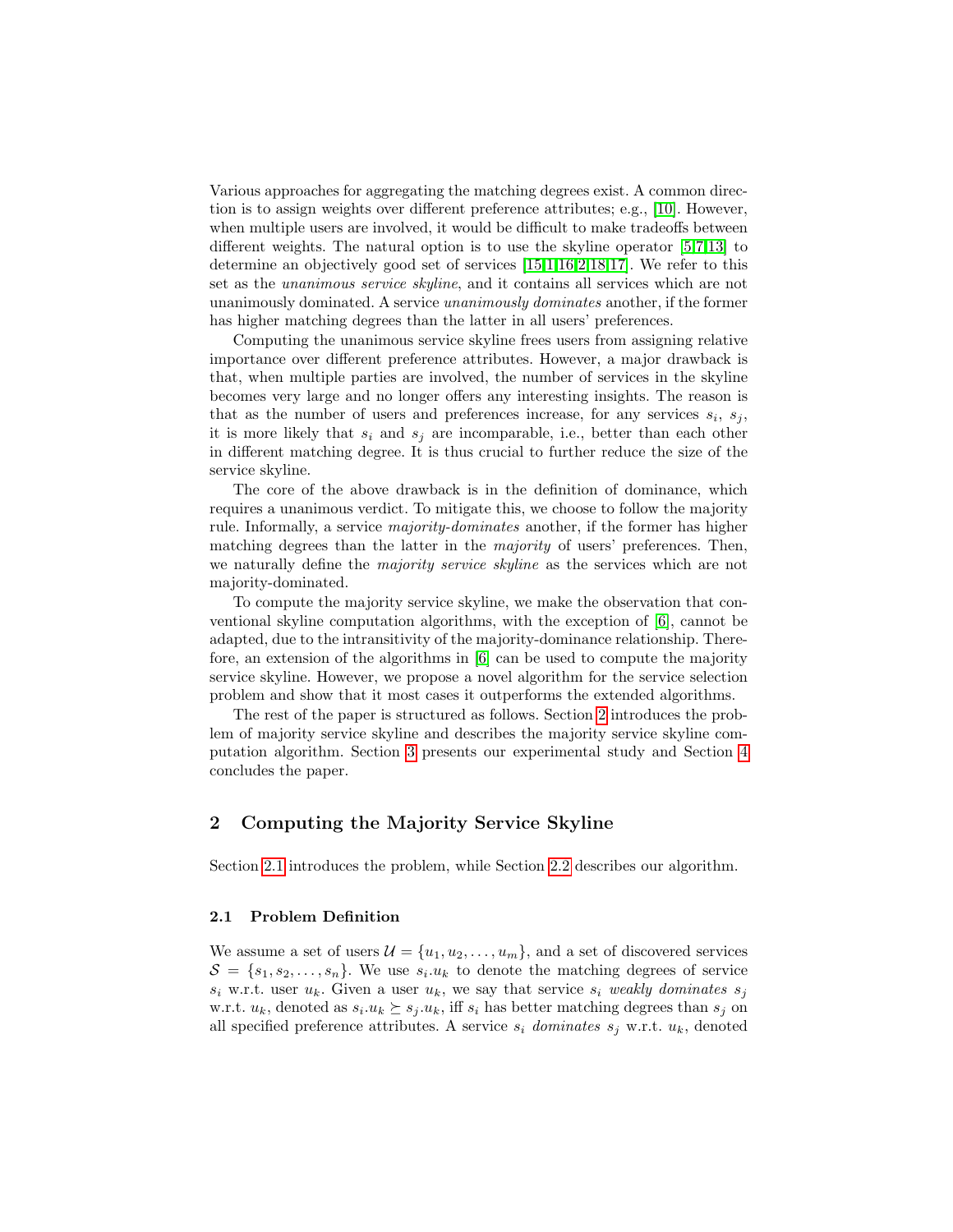as  $s_i.u_k \succ s_j.u_k$ , iff  $s_i$  has better matching degrees than  $s_j$  on all specified preference attributes, and strictly better matching degree on at least one.

Given a set of users U, we say that service  $s_i$  unanimous-dominates  $s_j$ , denoted as  $s_i \succ_U s_j$ , iff  $s_i$  weakly dominates  $s_j$  w.r.t. all users, i.e.,  $\forall u_k \in$  $\mathcal{U}$   $s_i.u_k \succeq s_j.u_k$ , and there exists one user, say  $u'_k$ , for which  $s_i$  dominates  $s_j$ , i.e.,  $\exists u'_k \in \mathcal{U}$   $s_i.u'_k \succ s_j.u'_k$ . Given a set of discovered services S and a set of users U, the unanimous service skyline  $USS(S, U)$  comprises the set of services that are not dominated by any other.

Given a set of users  $U$ , we say that service  $s_i$  majority-dominates  $s_j$ , denoted as  $s_i \succ_M s_j$ , iff (1) there exists a subset  $\mathcal{U}' \subseteq \mathcal{U}$  containing more than half of the users such that  $s_i$  weakly dominates  $s_j$  w.r.t. all users in this subset, i.e.,  $|\mathcal{U}'| > |\mathcal{U}|/2$  and  $\forall u_k \in \mathcal{U}'$   $s_i.u_k \succeq s_j.u_k$ , and (2) there exists one user, say  $u'_k$ , for which  $s_i$  dominates  $s_j$ , i.e.,  $\exists u'_k \in \mathcal{U}$   $s_i.u'_k \succ s_j.u'_k$ . Given a set of discovered services S and a set of users U, the majority service skyline  $MSS(S, U)$  comprises the set of services that are not majority- dominated by any other.

**Problem statement:** Given a set of users  $U$  and a set of discovered services  $S$ , compute the *majority service skyline*.

#### <span id="page-2-0"></span>2.2 Majority Service Skyline Algorithm

In this section, we introduce the *Majority Service Skyline Algorithm* (MSA), which is based on the following properties. Note that the proofs of all lemmas and theorems appear in the full version of this paper<sup>[4](#page-2-1)</sup>.

**Theorem 1.** It is possible to have a set of users  $U$  and a set of discovered services  $S = \{s_1, s_2, \ldots, s_n\}$  such that  $s_1$  majority-dominates  $s_2$ ,  $s_2$  majoritydominates  $s_3, \ldots, s_{n-1}$  majority-dominates  $s_n$  and  $s_n$  majority-dominates  $s_1$ , i.e., forming a cyclic majority dominance relationship.

The previous theorem shows that the majority dominance relationship shares the cyclic property of the  $k$ -dominance relationship introduced in [\[6\]](#page-6-17). Therefore, a service cannot be discarded even if it is majority-dominated because it might be needed for excluding other services. This justifies why the existing algorithms for computing the skyline are not applicable for computing the majority service skyline. However, the one scan algorithm (OSA) and two scan algorithm (TSA) of [\[6\]](#page-6-17), can be adapted to compute the majority service skyline, by exchanging k-dominance checks for majority dominance checks. In the following, we denote as OSA and TSA the adaptations of the algorithms in [\[6\]](#page-6-17) to computing the majority service skyline.

The MSA algorithm also takes advantage of the following observations.

**Lemma 1.** If  $s_i$  unanimous-dominates  $s_j$ , then  $s_i$  majority-dominates  $s_j$ . i.e.,  $s_i \succ_U s_j \Rightarrow s_i \succ_M s_j$ .

**Lemma 2.** If  $s_i$  unanimous-dominates  $s_j$  and  $s_j$  majority-dominates  $s_k$ , then  $s_i$  majority-dominates  $s_k$ . i.e.,  $s_i \succ_U s_j \land s_j \succ_M s_k \Rightarrow s_i \succ_M s_k$ .

<span id="page-2-1"></span><sup>4</sup> <http://liris.cnrs.fr/Documents/Liris-5691.pdf>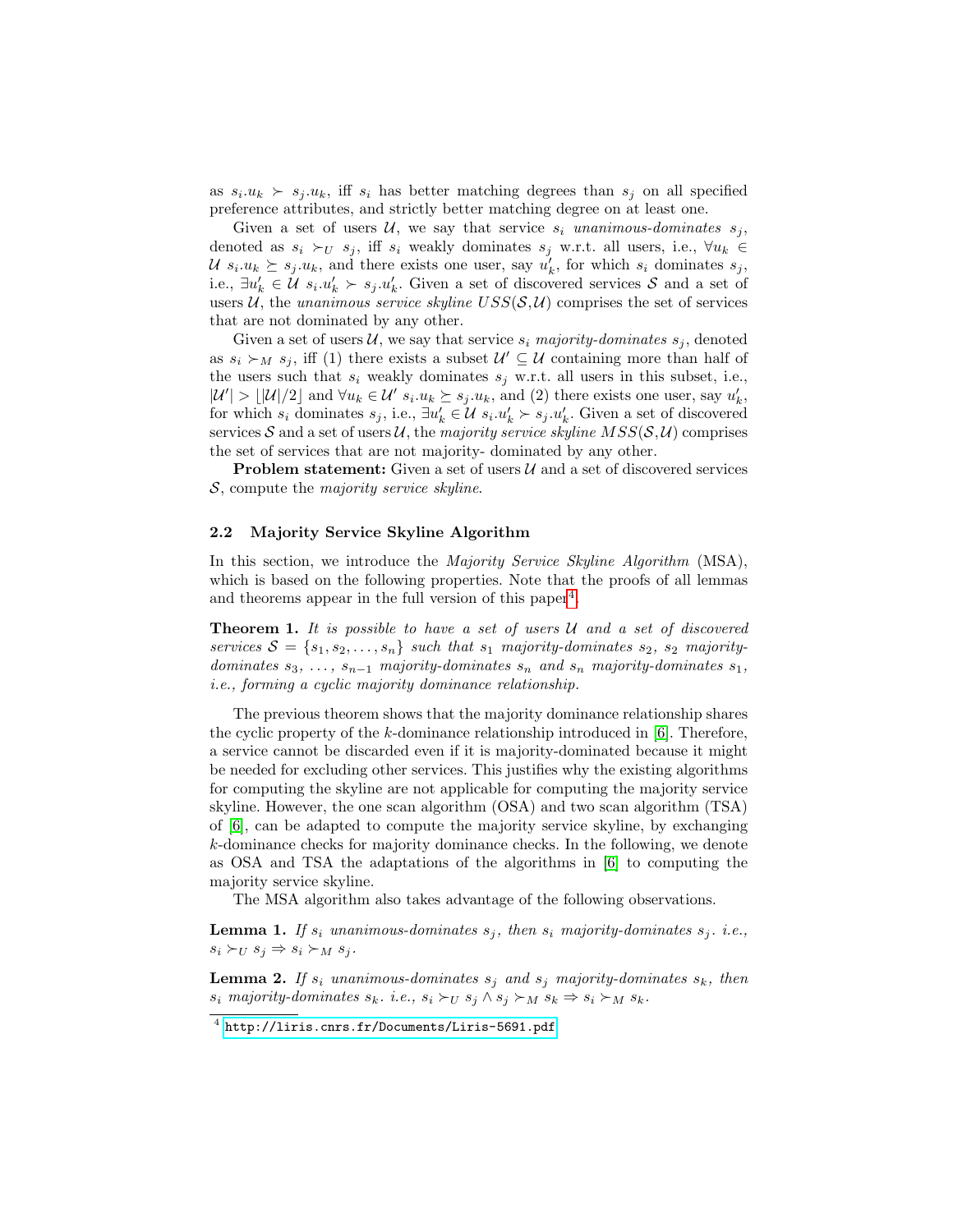**Lemma 3.** Let  $f : \mathcal{S} \to \mathbb{R}^+$  be a monotone function aggregating the matching degrees of  $s_i$  for all users. If  $s_i$  unanimous-dominates  $s_j$ , then  $f(s_i) > f(s_j)$ . i.e.,  $s_i \succ s_j \Rightarrow f(s_i) > f(s_j)$ .

From Lemma 1 and Lemma 2, we can see that it is sufficient to compare each service against the unanimous skyline services to detect if it is part (or not) of the majority service skyline. This essentially reduces the number of comparisons. Specifically, if a service  $s_i$  is unanimous-dominated, then discard it as (1) it is not part of the majority service skyline (Lemma 1), and (2) it is unnecessary for eliminating other services (Lemma 2).

Lemma 3 also helps reduce unnecessary comparisons. In fact, to exploit this property, we sort the services in non-ascending order of the sum of their matching degrees. Then, given a service  $s_i$ , searching for services by which  $s_i$  is unanimousdominated can be limited to the part of the service before  $s_i$ . This is the idea behind the SFS algorithm [\[7\]](#page-6-9), which in this context we apply it for cyclic dominance relationships.

The MSA algorithm leverages the observations made above to compute efficiently the majority service skyline. Based on Lemma 1 and Lemma 2, MSA maintains two sets  $\mathcal{R}$  and  $\mathcal{T}$ , containing respectively the set of intermediate majority skyline services and the set of intermediate unanimous skyline services that are not in R. Thus,  $\mathcal{R} \cup \mathcal{T}$  constitutes the intermediate unanimous skyline.

The MSA algorithm operates as follows. First, services in  $S$  are sorted in a non-ascending order of the sum of their matching degrees, and both sets  $R$  and  $\mathcal T$  are initialized to empty sets. Then, the top service (i.e., the service with the maximum sum of matching degrees), say  $s_i$ , is extracted from S. Service  $s_i$  is compared against services in  $\mathcal{R}\cup\mathcal{T}$ , i.e., the set of services that may unanimousdominate  $s_i$  (as the other services cannot dominate  $s_i$  from Lemma 3). If  $s_i$  is unanimous-dominated, then it is removed from  $S$  as it is not part of the majority service skyline (Lemma 1) and it is unnecessary for eliminating other services (Lemma 2). Otherwise, i.e., when  $s_i$  is not unanimous-dominated by any service in  $\mathcal{R} \cup \mathcal{T}$ , if  $s_i$  majority-dominates any service  $s_j$  in  $\mathcal{R}$  (i.e.,  $s_j$  is not a service in MSS), then  $s_i$  is removed from R to T, as it is a unanimous skyline service, thus useful for eliminating other services. For the same reason, if  $s_i$  is *majority*dominated by any service in  $\mathcal{R} \cup \mathcal{T}$ , it is inserted into  $\mathcal{T}$  as it is not part of the majority service skyline. Else,  $s_i$  is an intermediate MSS service and is thus inserted into R. Once all services in S have been examined, i.e., S is empty, services in  $R$  form the majority service skyline, and  $R$  is returned.

## <span id="page-3-0"></span>3 Experimental Evaluation

In this section, we present an experimental evaluation of our approach. Our objective is to prove the effectiveness of the majority service skyline and the efficiency of the proposed algorithm. Specifically, we focus on two issues.  $(1)$ The size of the majority service skyline (denoted as MSS). To demonstrate that the majority service skyline further reduces the size of the (traditional) skyline,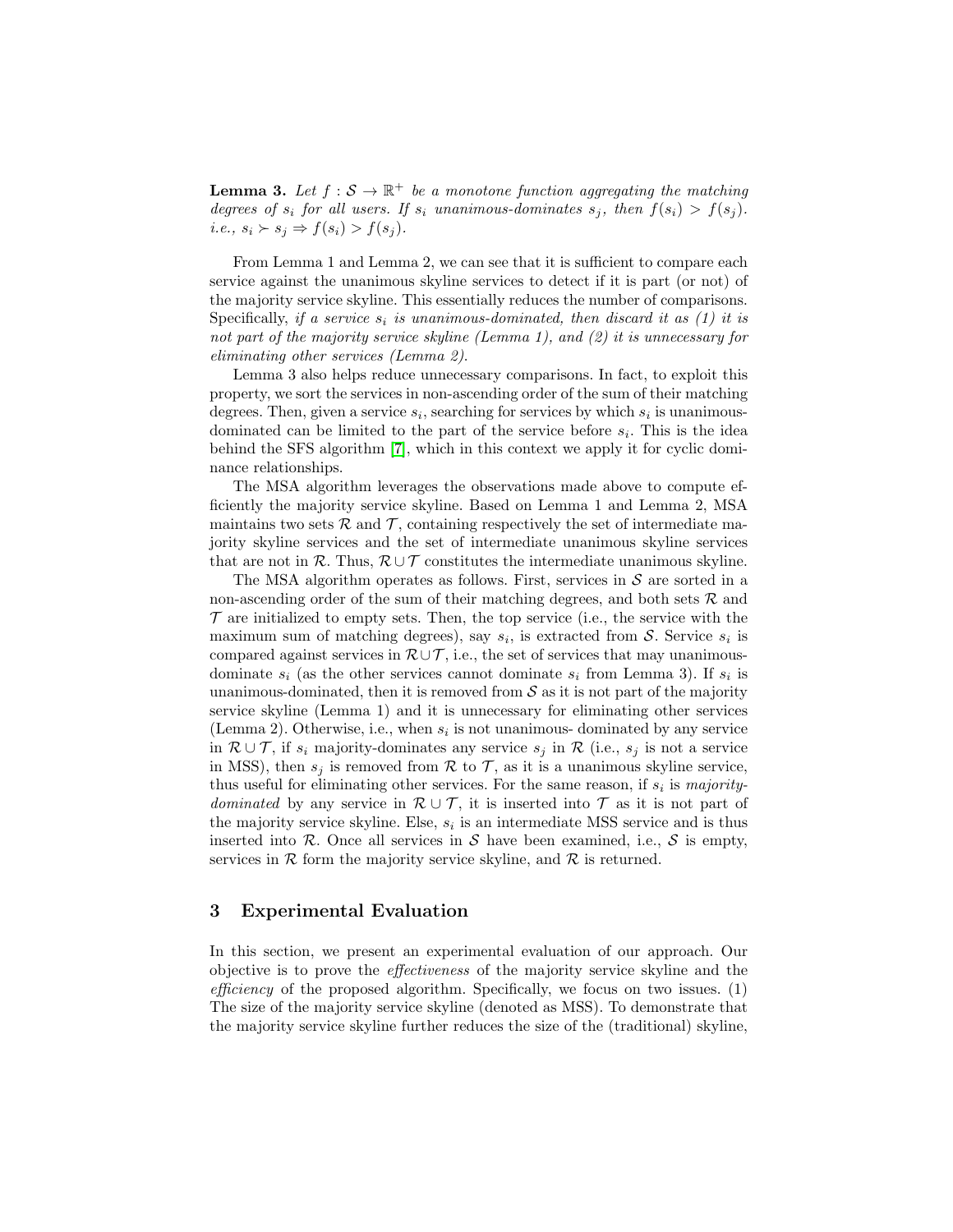we also compute the size of the unanimous service skyline (denoted as USS) (2) The performance of our algorithm in terms of elapsed time for computing the majority service skyline. For comparison purposes, we also implemented the adaptations of OSA and TSA [\[6\]](#page-6-17) for computing the majority service skyline.

Table 1: Parameters and Examined Values

<span id="page-4-0"></span>

| IWAIO II I WIWIIIOWIA WIKI IZIWIIIIWA TWIMO |                  |                      |    |
|---------------------------------------------|------------------|----------------------|----|
| Parameter                                   |                  | Symbol Range Default |    |
| Number of discovered services               | $\boldsymbol{n}$ | $[2,10]\mathrm{K}$   | 5К |
| Number of users                             | m                | [3, 7]               | 5  |
| Number of preferences per user              |                  | [3, 7]               | 5  |

Due to the limited availability of real-world service data, we implemented a service generator that takes as input a (real-world) model service and its associated constraints, representing the requested service and the multiple users preferences, and produce a set of synthetic services, as well as their associated constraints, representing the set of discovered services. The Jaccard coefficient is used for computing the matching degrees between discovered service' constraints and users preferences. The generation of the sets of synthetic services is controlled by the parameters in Table [1,](#page-4-0) which displays the parameters under investigation, their corresponding ranges and their default values. In each experimental setup, we investigate the effect of one parameter, while setting the remaining ones to its default value.

The service generator and the algorithms, i.e., MSA, OSA and TSA were implemented in Java, and all experiments were conducted on a 2.3 GHz Intel Core i5 processor.

<span id="page-4-2"></span><span id="page-4-1"></span>

<span id="page-4-4"></span><span id="page-4-3"></span>Fig. 1: Result cardinality.

Figure [1](#page-4-1) shows the cardinality of MSS and USS w.r.t.  $n, m$  and  $d$ . Constantly, the size of MSS is less than USS, which is almost equal to the number of discovered services, as the unanimous service skyline cannot discard all inappropriate services, while the majority service skyline includes only the most interesting ones. As shown in Figure [1a,](#page-4-2) the size of the majority service skyline increases slightly with n. This is because as n varies, it is becoming more difficult to find services which are majority-dominated. Figure [1b](#page-4-3) shows a fluctuation in the size of the majority service skyline. The fluctuation is related to the definition of the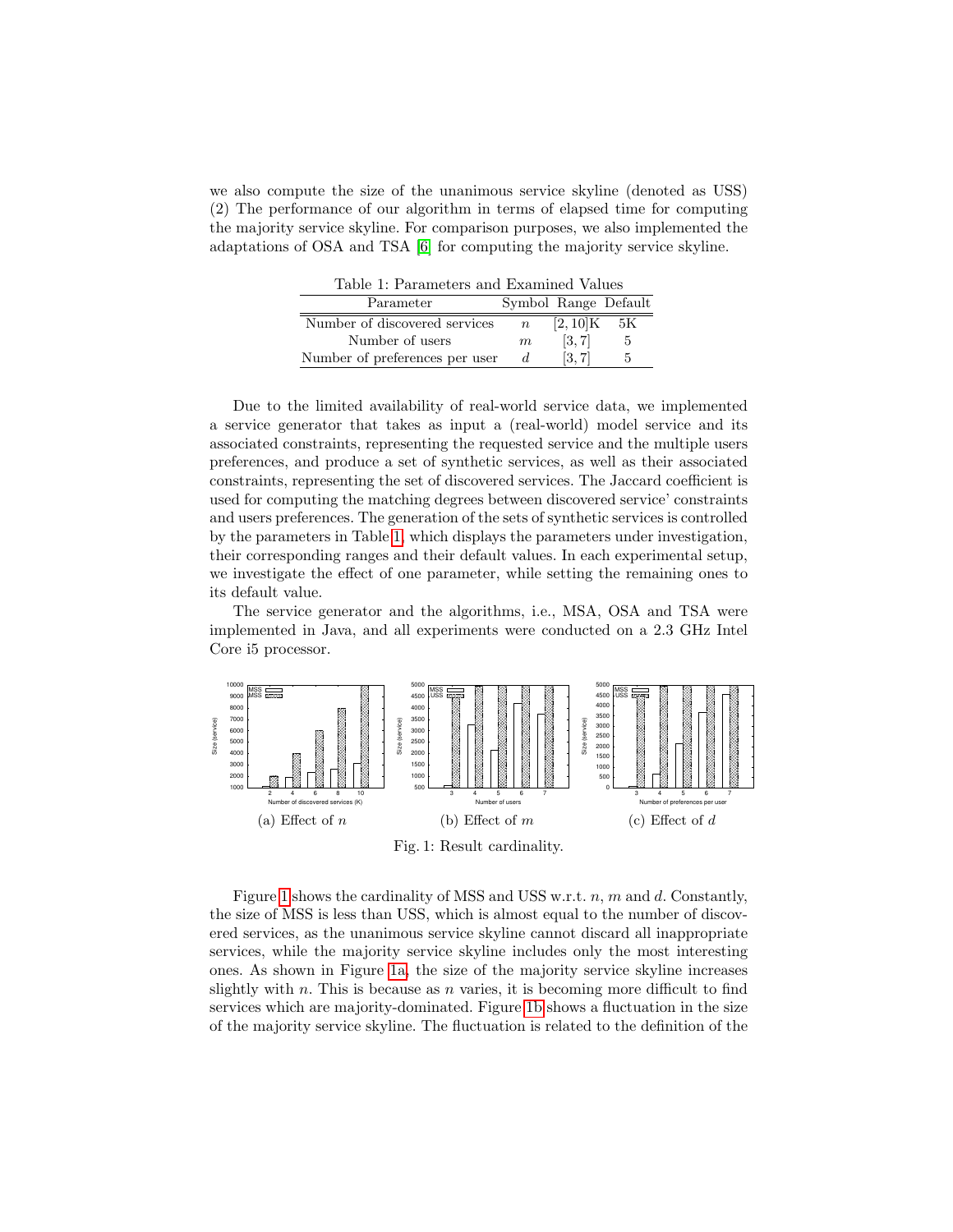majority dominance relationship. Indeed, we can distinguish two trends. One for the even values of m, and the second for the odd values of m; each trend increases as m increases. This is because, if we have an odd value of  $m$ , say  $m<sub>o</sub>$ , and an even value of m, say  $m_e$ , such that  $m_o = m_e + 1$ , then the percentage of most of users for  $m_e$  is greater than that of  $m_o$ . For example, for  $m = 4$ , the percentage is  $\frac{3}{4} = 0.75\%$ , and for  $m = 5$  the percentage is  $\frac{3}{5} = 0.60\%$ . When this percentage is large, a small number of services is discarded, and vice versa. As depicted in Figure [1c,](#page-4-4) the size of the majority service skyline increases significantly with d. As d increases, a service has greater probability to not be dominated in all preference attributes w.r.t. a given user.

<span id="page-5-2"></span><span id="page-5-1"></span>

<span id="page-5-4"></span><span id="page-5-3"></span>Figure [2](#page-5-1) investigates the runtime of OSA, TSA and MSA w.r.t. n, m and d. Overal, MSA outperforms OSA and TSA. Figure [2a](#page-5-2) shows that the execution time of the algorithms increases with  $n$ . However, MSA consistently outperforms OSA and TSA. As shown in Figure [2b,](#page-5-3) when m increases, the performance of TSA deteriorates due to the second scan performed. However, the execution time of OSA and MSA increases slightly with m. Still, MSA is better. As shown in Figure [2c,](#page-5-4) TSA is better than OSA and MSA for  $d \leq 4$  since the size of the majority service skyline is small, thus a large number of services can be eliminated in the first scan. However, TSA does not scale with  $d$  as the size of the majority service skyline becomes large, thus the second scan is very time consuming. The execution time of OSA and MSA, on the other hand, increases slightly with d. Finally, observe that MSA consistently performs better than OSA.

### <span id="page-5-0"></span>4 Conclusion

We introduce a novel concept for the preference-based Web service selection under multiple users preferences problem based on the majority rule. This allows users to make a "democratic" decision on which services are the most appropriate. We develop a suitable algorithm for the majority-rule-based Web selection problem. Our experimental evaluation demonstrates the effectiveness of the concept and the efficiency of the algorithm.